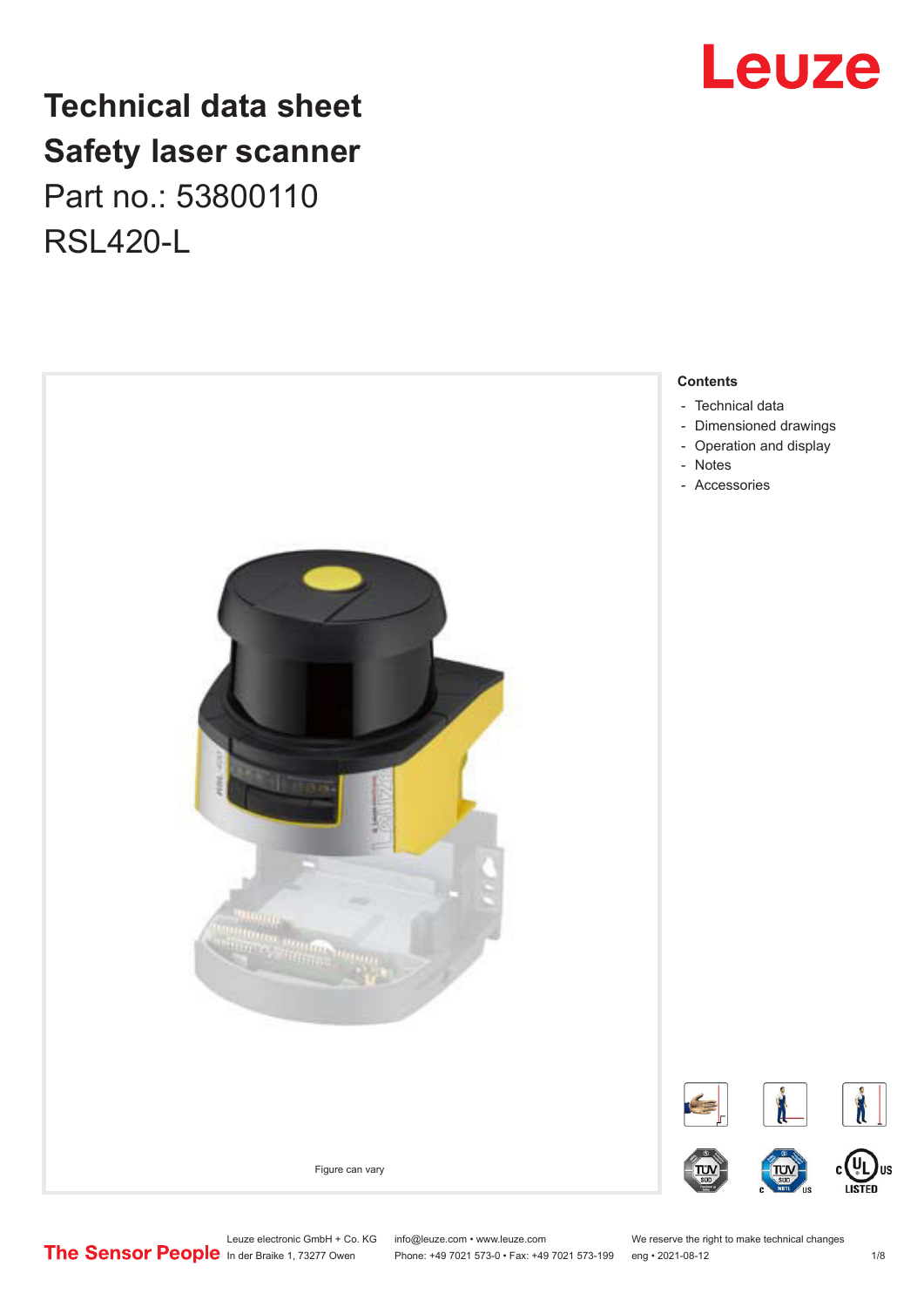## <span id="page-1-0"></span>**Technical data**

# Leuze

#### **Basic data**

| <b>Series</b>      | <b>RSL 400</b>                                    |
|--------------------|---------------------------------------------------|
| <b>Application</b> | Mobile danger zone quarding                       |
|                    | Mobile side quarding                              |
|                    | Stationary access guarding                        |
|                    | Stationary danger zone guarding                   |
|                    |                                                   |
| <b>Functions</b>   |                                                   |
| <b>Functions</b>   | Dynamic contactor monitoring (EDM),<br>selectable |

E-stop linkage Four-field mode Resolution, selectable

#### **Characteristic parameters**

| <b>Type</b>                 | 3, IEC/EN 61496          |
|-----------------------------|--------------------------|
|                             |                          |
| <b>SIL</b>                  | 2, IEC 61508             |
|                             |                          |
| <b>SILCL</b>                | 2, IEC/EN 62061          |
|                             |                          |
| Performance Level (PL)      | d, EN ISO 13849-1        |
| $PFH_n$                     | 0.00000009 per hour      |
|                             |                          |
| $PFH_{n}$                   | 9E-08 per hour           |
|                             |                          |
| Mission time T <sub>M</sub> | 20 years, EN ISO 13849-1 |
|                             |                          |
| Category                    | 3, EN ISO 13849          |
|                             |                          |

#### **Protective field data**

| Scanning angle                                   | 270°            |
|--------------------------------------------------|-----------------|
| Minimum adjustable range                         | $50 \text{ mm}$ |
| Number of field pairs, reversible                | 10              |
| Number of quads, reversible                      | 10              |
| Number of protective functions                   | 1 Piece(s)      |
| Number of independent sensor confi-<br>gurations | $\overline{1}$  |
| Diffuse reflection, min.                         | $1.8\%$         |
| <b>Operating range</b>                           | 06.25m          |
|                                                  |                 |

#### **Warning field data**

| Number of field pairs    | 10              |
|--------------------------|-----------------|
| <b>Operating range</b>   | $020$ m         |
| Object size              | 150 mm x 150 mm |
| Diffuse reflection, min. | 10%             |
|                          |                 |

#### **Optical data**

| Light source                    | Laser, Infrared        |
|---------------------------------|------------------------|
| Laser light wavelength          | $905 \text{ nm}$       |
| Laser class                     | 1. IEC/EN 60825-1:2007 |
| <b>Transmitted-signal shape</b> | Pulsed                 |
| <b>Repetition frequency</b>     | 90 kHz                 |
|                                 |                        |

#### **Measurement data**

| <b>Distance resolution</b> | 1 mm             |
|----------------------------|------------------|
| Detection range            | $050$ m          |
| Diffuse reflection         | 20%              |
| <b>Angular resolution</b>  | $0.1$ $^{\circ}$ |

#### **Electrical data**

**Protective circuit COVER COVER COVER COVER COVER** 

| Performance data                                                 |                                                                              |
|------------------------------------------------------------------|------------------------------------------------------------------------------|
| Supply voltage U <sub>B</sub>                                    | 24 V, DC, -30  20 %                                                          |
| max.                                                             | Current consumption (without load), 700 mA, (use power supply unit with 3 A) |
| Power consumption, max.                                          | 17 W, For 24 V, plus output load                                             |
| <b>Outputs</b>                                                   |                                                                              |
| Number of safety-related switching 2 Piece(s)<br>outputs (OSSDs) |                                                                              |
| Safety-related switching outputs                                 |                                                                              |
| <b>Type</b>                                                      | Safety-related switching output OSSD                                         |
| Switching voltage high, min.                                     | 20.8 V                                                                       |
| Switching voltage low, max.                                      | 2V                                                                           |
| <b>Voltage type</b>                                              | DC                                                                           |
| Safety-related switching output 1                                |                                                                              |
| <b>Switching element</b>                                         | Transistor, PNP                                                              |
| Safety-related switching output 2                                |                                                                              |
| <b>Switching element</b>                                         | Transistor, PNP                                                              |
| <b>Service interface</b>                                         |                                                                              |
| <b>Type</b>                                                      | Bluetooth, USB                                                               |
| <b>Bluetooth</b>                                                 |                                                                              |
| <b>Function</b>                                                  | Configuration/parametering                                                   |
| <b>Frequency band</b>                                            | 2,400  2,483.5 MHz                                                           |
| Radiated transmitting power                                      | Max. 4.5 dBm (2.82 mW), class 2                                              |
|                                                                  |                                                                              |

| <b>USB</b>               |                                                                        |
|--------------------------|------------------------------------------------------------------------|
| <b>Function</b>          | Configuration/parametering                                             |
| Connection               | USB 2.0 mini-B, socket                                                 |
| Transmission speed, max. | 12 Mbit/s                                                              |
| Cable length             | $\leq$ 5m<br>Longer cable lengths are possible using<br>active cables. |

#### **Connection**

| Cable properties       |                          |
|------------------------|--------------------------|
| Cable resistance, max. | $15 \Omega$              |
| Mechanical data        |                          |
| Dimension (W x H x L)  | 140 mm x 149 mm x 140 mm |

| <b>Housing material</b>  | Metal                        |
|--------------------------|------------------------------|
|                          | Plastic                      |
| <b>Metal housing</b>     | Diecast zinc                 |
| Lens cover material      | Plastic/PC                   |
| Net weight               | 2,000q                       |
| <b>Housing color</b>     | Yellow, RAL 1021             |
| <b>Type of fastening</b> | Mounting plate               |
|                          | Through-hole mounting        |
|                          | Via optional mounting device |
|                          |                              |

#### **Operation and display**

| Type of display              | Alphanumerical display |
|------------------------------|------------------------|
|                              | <b>LED</b> indicator   |
| <b>Number of LEDs</b>        | 3 Piece(s)             |
| <b>Type of configuration</b> | Software Sensor Studio |
| <b>Operational controls</b>  | Software Sensor Studio |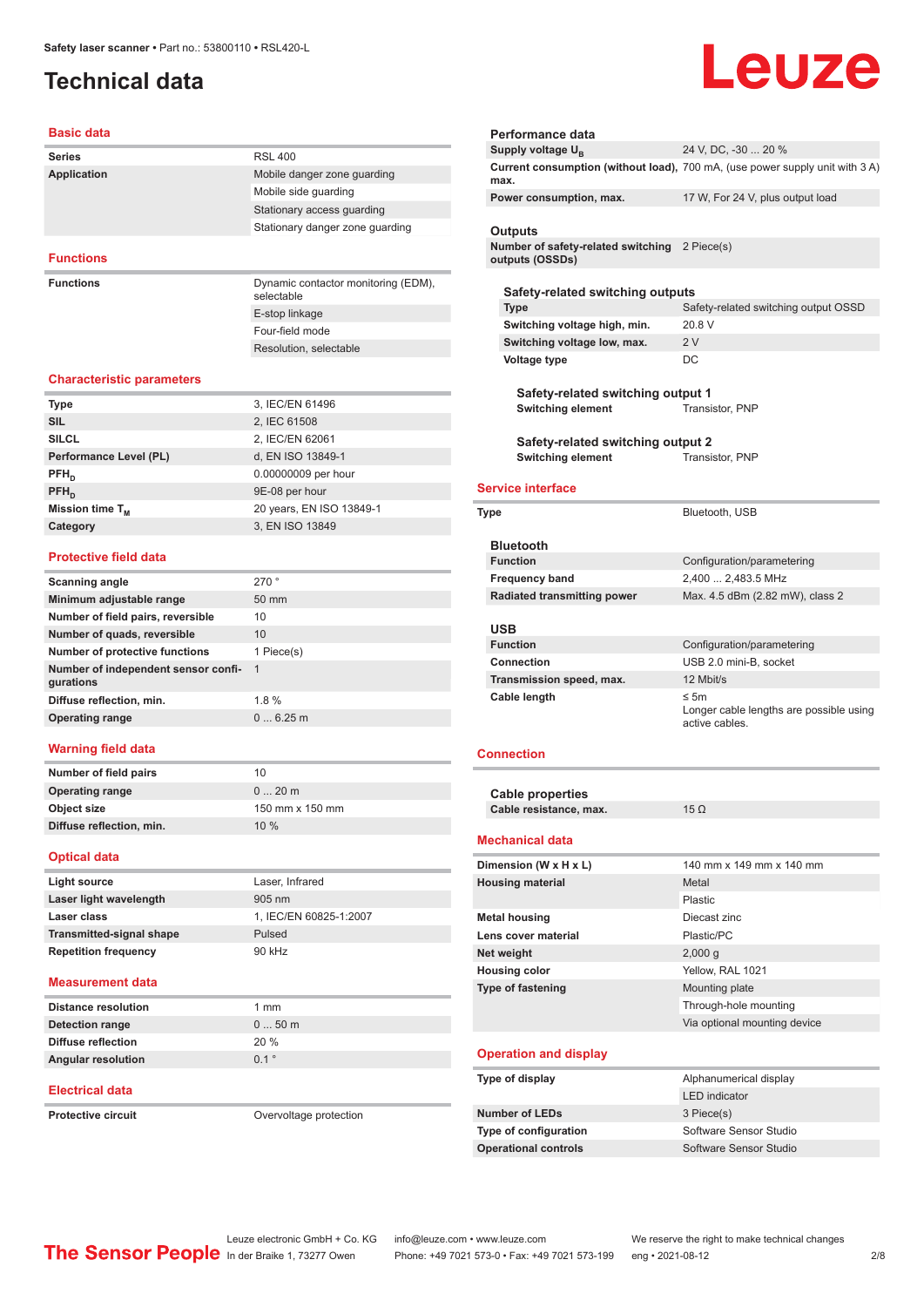## **Technical data**

## Leuze

#### **Environmental data**

| Ambient temperature, operation     | 050 °C     |
|------------------------------------|------------|
| Ambient temperature, storage       | $-2060 °C$ |
| Relative humidity (non-condensing) | 1595%      |

#### **Certifications**

| Degree of protection                                               | IP 65          |
|--------------------------------------------------------------------|----------------|
| <b>Protection class</b>                                            | III, EN 61140  |
| <b>Certifications</b>                                              | c TÜV Süd US   |
|                                                                    | c UL US        |
|                                                                    | TÜV Süd        |
| Test procedure for EMC in accordance                               | DIN 40839-1/3  |
| with standard                                                      | FN 61496-1     |
| Test procedure for oscillation in<br>accordance with standard      | EN 60068-2-6   |
| Test procedure for continuous shock<br>in accordance with standard | IEC 60068-2-29 |
| US patents                                                         | US 10.304.307B |
|                                                                    | US 7,656,917 B |
|                                                                    | US 7.696.468 B |
|                                                                    | US 8.520.221 B |

#### **Classification**

| 85365019 |
|----------|
| 27279290 |
| 27279290 |
| 27272705 |
| 27272791 |
| 27272791 |
| EC002550 |
| EC002550 |
| EC002550 |
|          |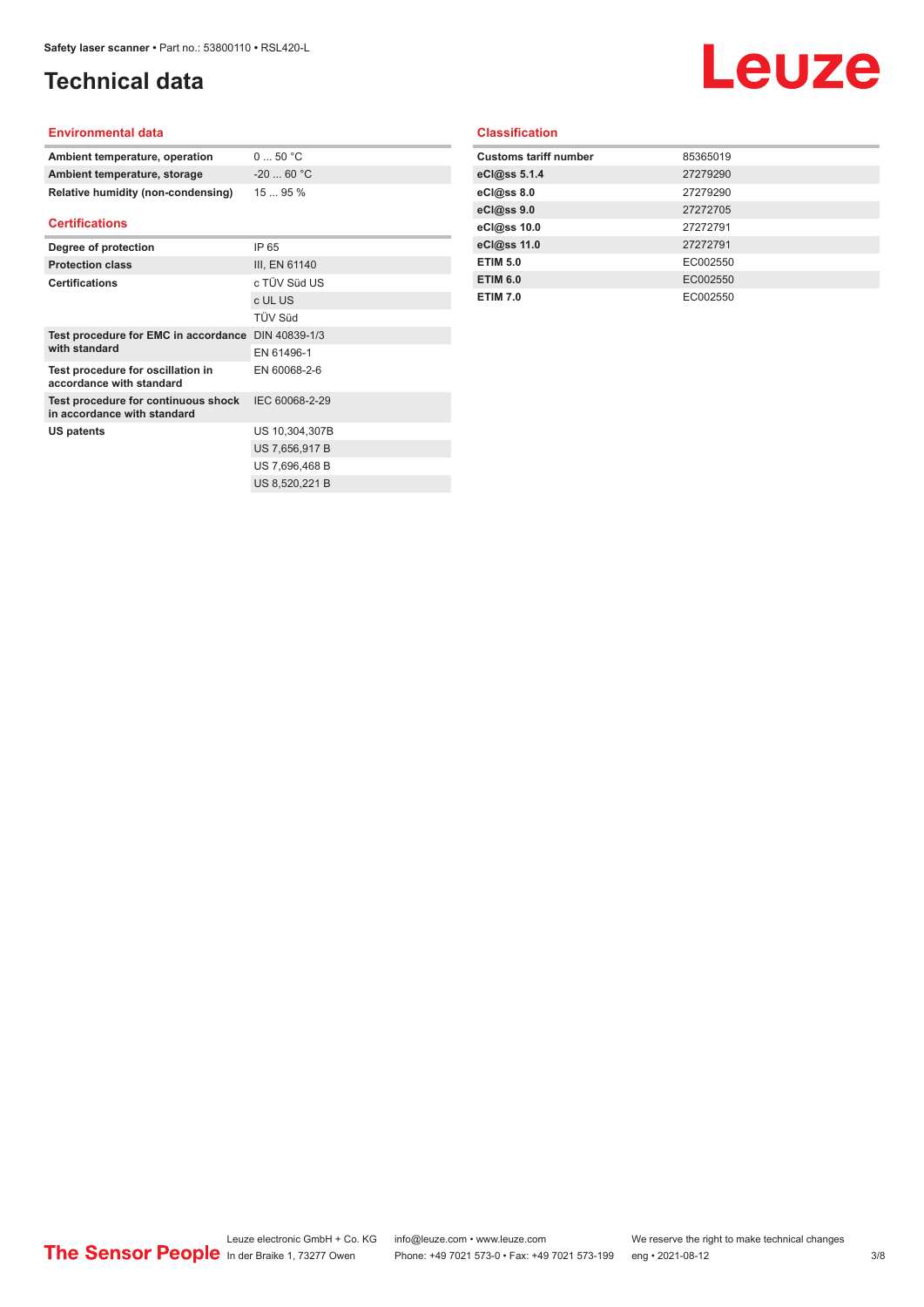## <span id="page-3-0"></span>**Dimensioned drawings**

All dimensions in millimeters

Dimensions safety laser scanner with connection unit









1 Scan level

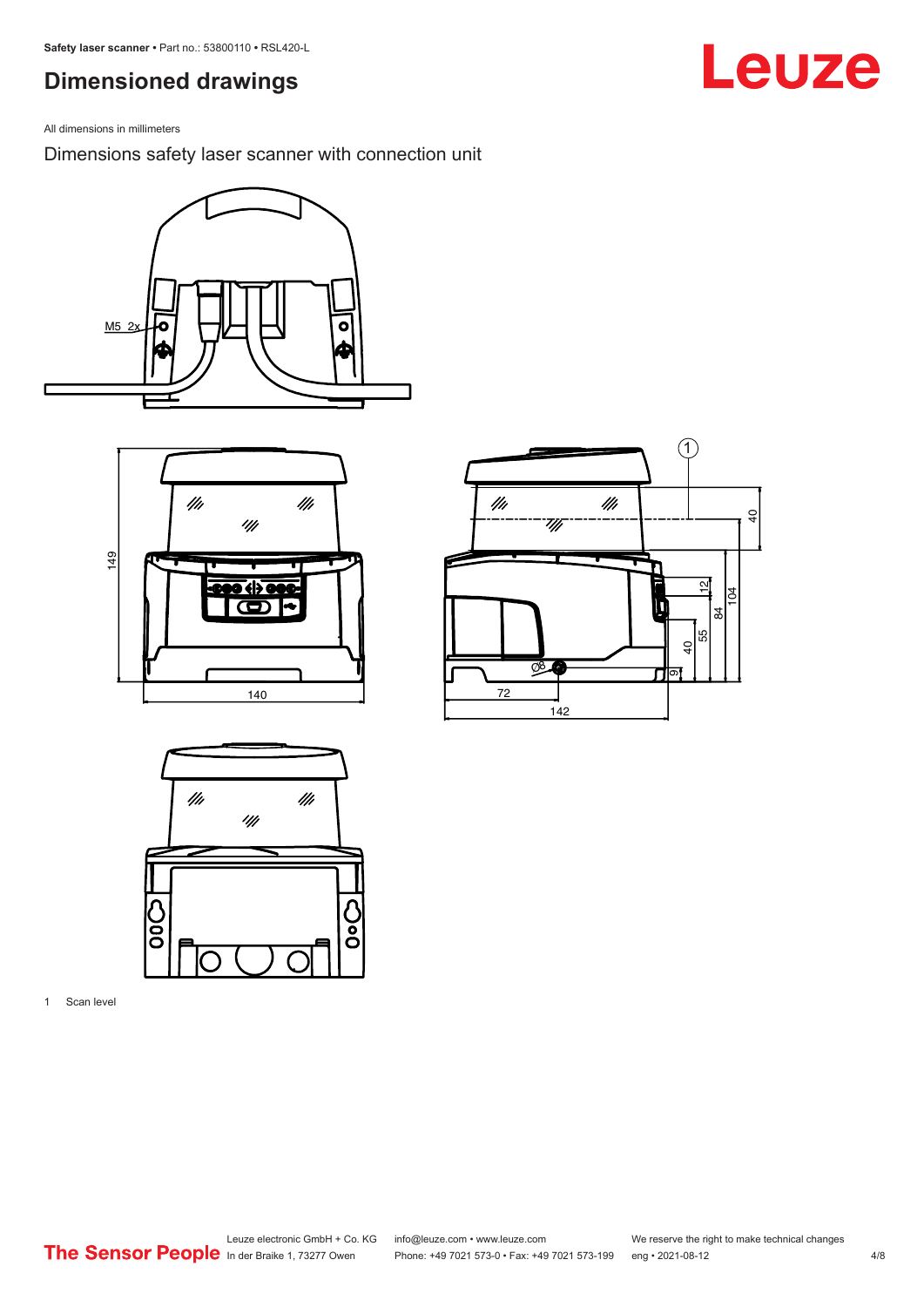## **Dimensioned drawings**

Leuze

Mounting dimensions safety laser scanner with connection unit



Minimum space requirements for installation and replacement of scanner unit

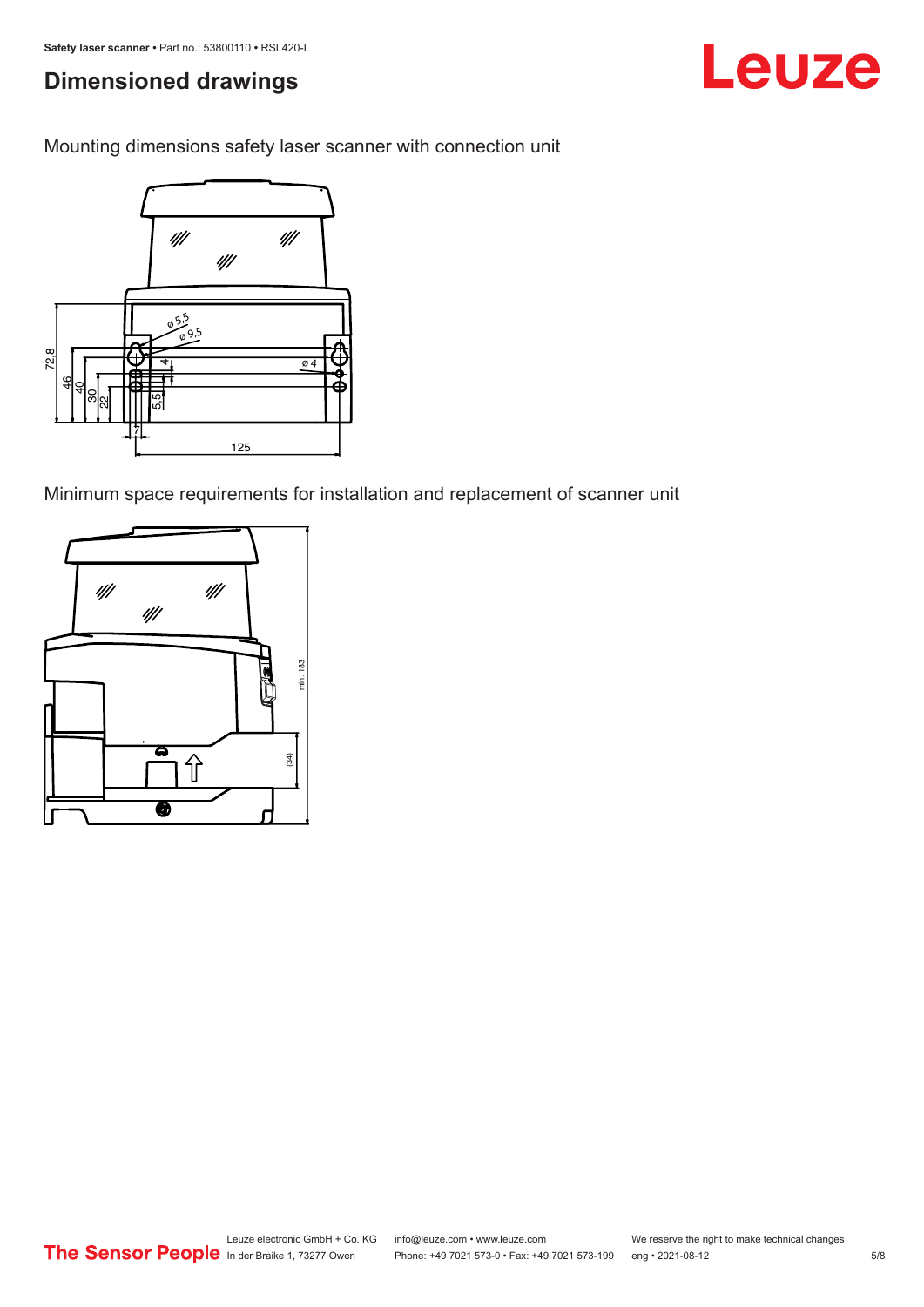## <span id="page-5-0"></span>**Dimensioned drawings**

## Leuze

Dimensions of scanning range



1 Reference point for distance measurement and protective field radius

## **Operation and display**

| <b>LED</b>     | <b>Display</b>           | <b>Meaning</b>                                                                                                           |
|----------------|--------------------------|--------------------------------------------------------------------------------------------------------------------------|
| 1              | Off                      | Device switched off                                                                                                      |
|                | Red, continuous light    | OSSD off                                                                                                                 |
|                | Red, flashing            | Error                                                                                                                    |
|                | Green, continuous light  | OSSD on                                                                                                                  |
| $\overline{2}$ | Off                      | RES deactivated or RES activated and released                                                                            |
|                | Yellow, flashing         | Protective field occupied                                                                                                |
|                | Yellow, continuous light | RES activated and blocked but ready to be unlocked - protective field<br>free and linked sensor is enabled if applicable |
| 3              | Off                      | Free warning field                                                                                                       |
|                | Blue, continuous light   | Warning field interrupted                                                                                                |

### **Notes**



#### **Observe intended use!**

 $\%$  The product may only be put into operation by competent persons.

 $\%$  Only use the product in accordance with its intended use.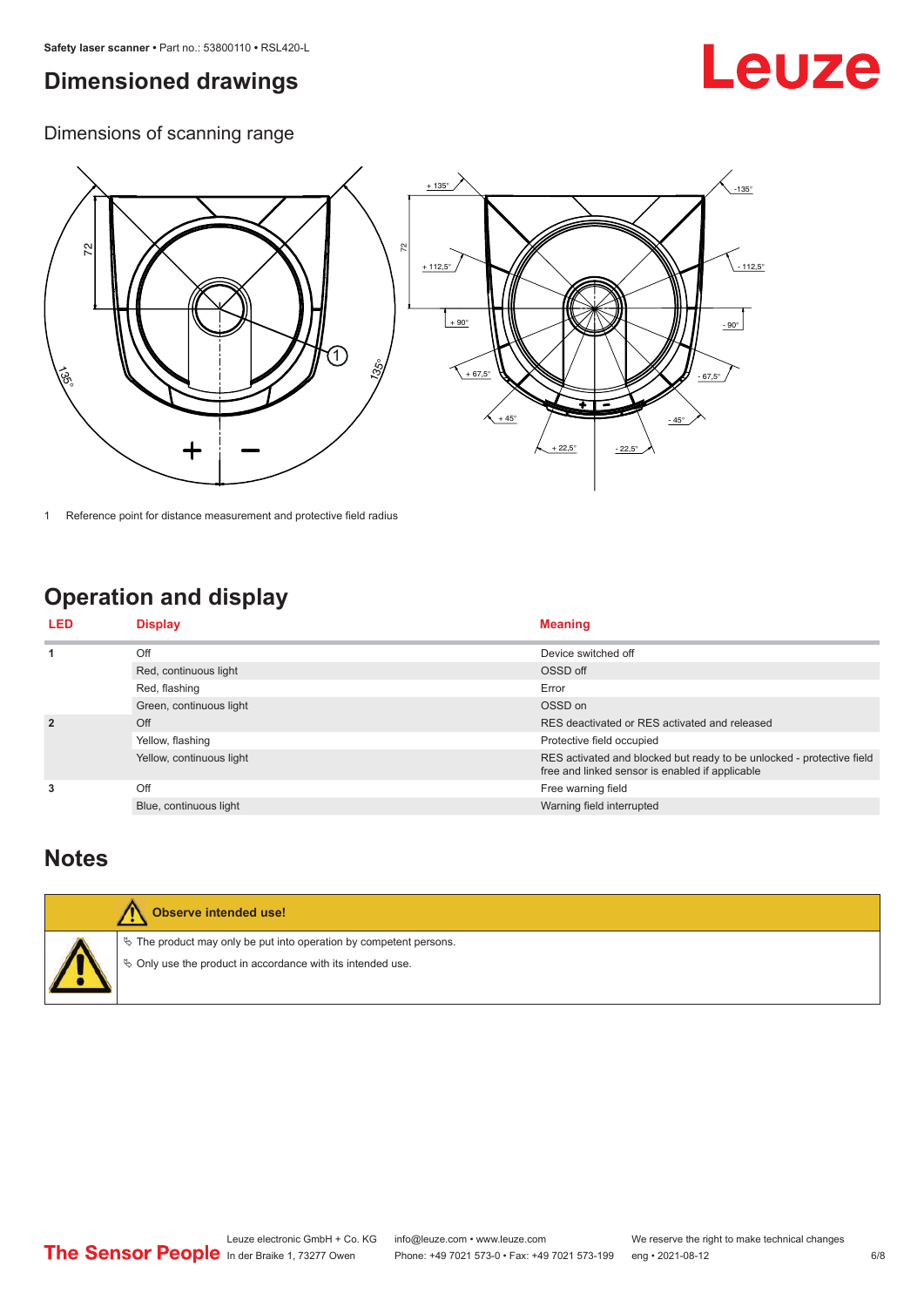### <span id="page-6-0"></span>**Notes**

|   | <b>WARNING! INVISIBLE LASER RADIATION - CLASS 1 LASER PRODUCT</b>                                                                                                                                                                                                                                                                                                                                                                                                                                                                                         |
|---|-----------------------------------------------------------------------------------------------------------------------------------------------------------------------------------------------------------------------------------------------------------------------------------------------------------------------------------------------------------------------------------------------------------------------------------------------------------------------------------------------------------------------------------------------------------|
| 纂 | The device satisfies the requirements of IEC 60825-1:2014 (EN 60825-1:2014) safety requlations for a product of laser class 1 as well as the<br>U.S. 21 CFR 1040.10 regulations with deviations corresponding to "Laser Notice No. 56" from May 8, 2019.<br>$\&$ Observe the applicable statutory and local laser protection regulations.<br>$\%$ The device must not be tampered with and must not be changed in any way.<br>There are no user-serviceable parts inside the device.<br>Repairs must only be performed by Leuze electronic GmbH + Co. KG. |

## **Accessories**

## Connection technology - Connection boxes

|   | Part no. | <b>Designation</b> | <b>Article</b>  | <b>Description</b>                                                                                                                                                                                                                   |
|---|----------|--------------------|-----------------|--------------------------------------------------------------------------------------------------------------------------------------------------------------------------------------------------------------------------------------|
| Ð | 53800119 | CU416-10000        | Connection unit | Number of connections: 2 Piece(s)<br>Connection 1: Cable, 10,000 mm, PVC, 16 -wire<br>Connection 2: Connector, M12, D-coded, 5-pin<br>Dimensions: 140.2 mm x 72.8 mm x 140.3 mm<br>Color: Black<br>Type of fastening: Bayonet system |

## Mounting technology - Mounting brackets

| Part no. | <b>Designation</b> | <b>Article</b>   | <b>Description</b>                                                                                                                                                                                                                                                     |
|----------|--------------------|------------------|------------------------------------------------------------------------------------------------------------------------------------------------------------------------------------------------------------------------------------------------------------------------|
| 53800134 | <b>BT840M</b>      | Mounting bracket | Application: Mounting on chamfered 90° corner<br>Dimensions: 84.9 mm x 72 mm x 205.2 mm<br>Color: Yellow, RAL 1021<br>Type of fastening, at system: Through-hole mounting<br>Type of fastening, at device: Screw type<br>Material: Metal                               |
| 53800132 | <b>BTF815M</b>     | Mounting bracket | Application: Mounting bracket for floor mounting<br>Dimensions: 186 mm x 120 mm x 288 mm<br>Scan level height: 150 mm<br>Color: Yellow, RAL 1021<br>Type of fastening, at system: Through-hole mounting<br>Type of fastening, at device: Screw type<br>Material: Metal |
| 53800133 | BTF830M            | Mounting bracket | Application: Mounting bracket for floor mounting<br>Dimensions: 186 mm x 275 mm x 288 mm<br>Scan level height: 300 mm<br>Color: Yellow, RAL 1021<br>Type of fastening, at system: Through-hole mounting<br>Type of fastening, at device: Screw type<br>Material: Metal |

## Mounting technology - Other

| Part no. | <b>Designation</b> | <b>Article</b>  | <b>Description</b>                                                                                                                                                               |
|----------|--------------------|-----------------|----------------------------------------------------------------------------------------------------------------------------------------------------------------------------------|
| 53800130 | BTU800M            | Mounting system | Dimensions: $54.5$ mm $x$ 90 mm $x$ 192 mm<br>Color: Black<br>Type of fastening, at system: Through-hole mounting<br>Type of fastening, at device: Screw type<br>Material: Metal |

**Leuze**